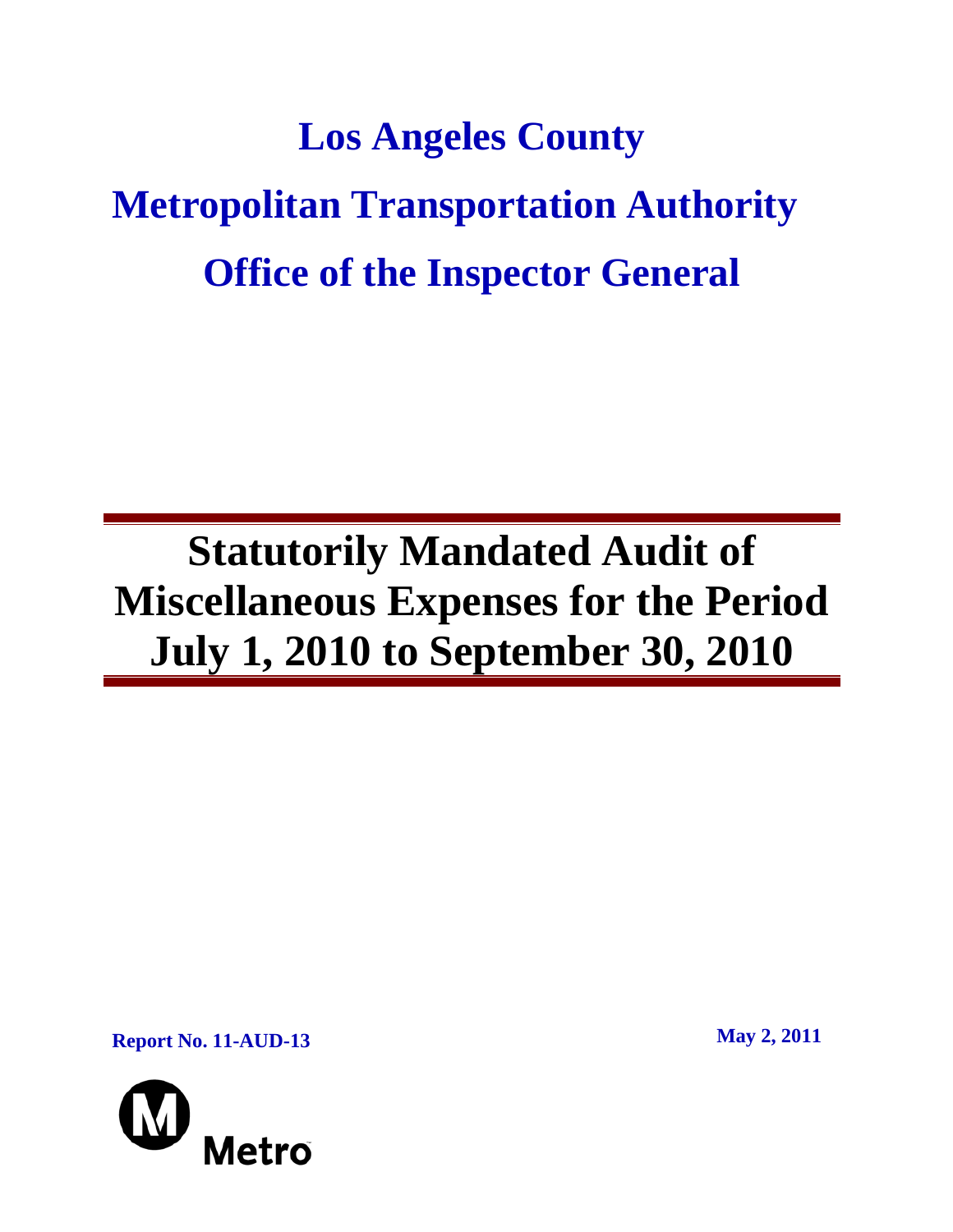#### **Statutorily Mandated Audit of Miscellaneous Expenses for the Period July 1, 2010 to September 30, 2010, Report No. 11-AUD-13**

### TABLE OF CONTENTS

#### **Page**

| 2 |
|---|
|   |
|   |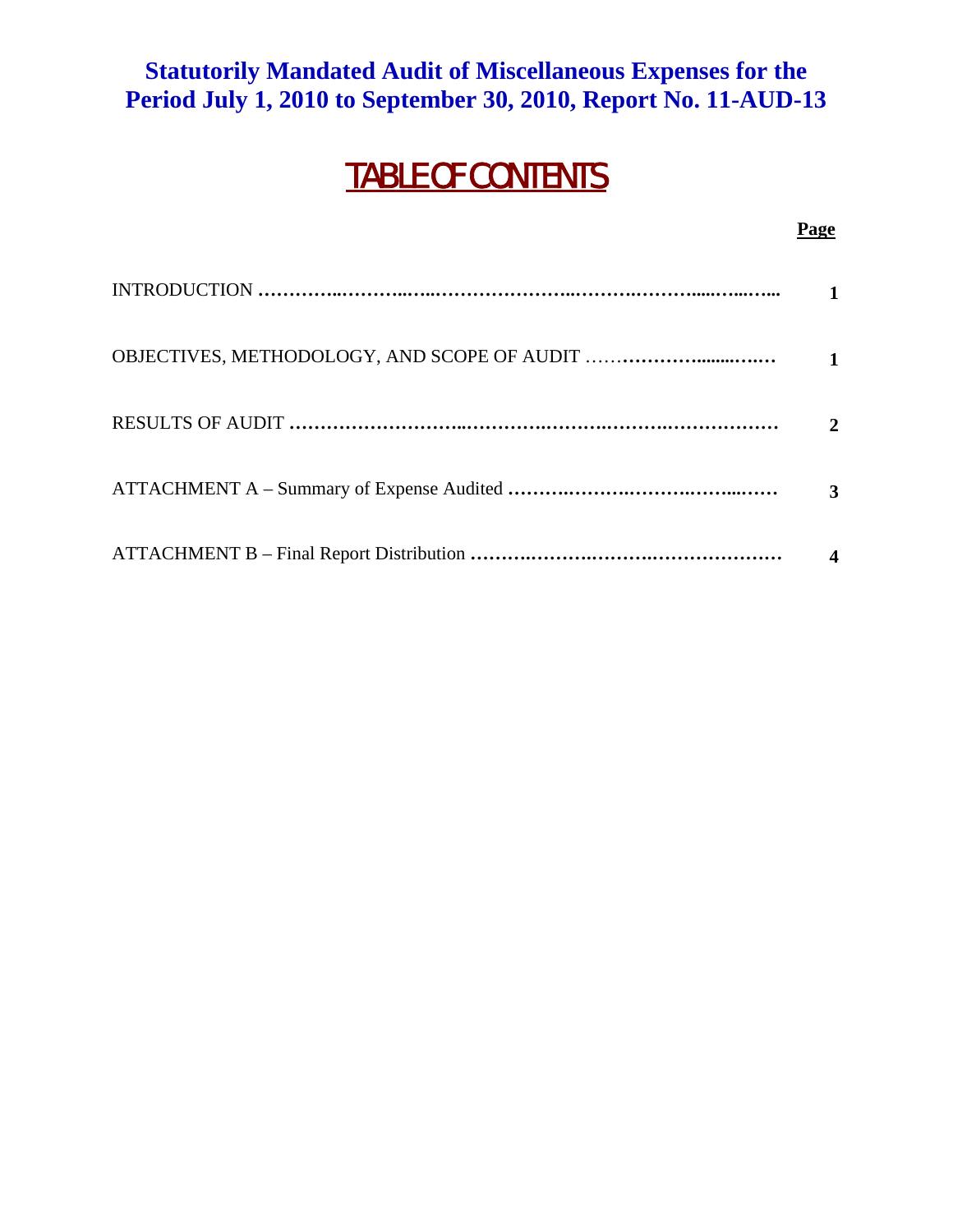

**Los Angeles County**<br> **Metropolitan Transportation Authority** 818 West 7<sup>th</sup> Street, Suite 500 213.244.7343 Fax **Metropolitan Transportation Authority** 818 West 7<sup>th</sup> Street, Suite 500 213.244.7343 Fax Los Angeles, CA 90017

**DATE:** May 2, 2011

**TO:** Board of Directors Chief Executive Officer retomi **FROM:** Jack Shigetomi Deputy Inspector General - Audits

**SUBJECT: Statutorily Mandated Audit of Miscellaneous Expenses for the Period July 1, 2010 to September 30, 2010 (Report No. 11-AUD-13)** 

#### **INTRODUCTION**

 $\overline{a}$ 

This report covers the period July 1, 2010 to September 30, 2010. Our Audit of Miscellaneous Expenses was performed pursuant to Public Utilities Code (PUC), Section 130051. The Section requires that the Inspector General report quarterly to the Los Angeles County Metropolitan Transportation Authority (Metro) Board of Directors on certain miscellaneous expenses such as travel, meals and refreshments, private club dues, and membership fees.

#### **OBJECTIVES, METHODOLOGY AND SCOPE OF AUDIT**

The objectives of the audit were to determine whether the sampled expenses incurred were:

- Reasonable and in accordance with policies. A
- A Adequately supported with receipts, proper approvals, and other appropriate documentation.

During July 1, 2010 through September 30, 2010, total expenses were \$648,733<sup>1</sup> for the nine accounts included in our audit — accounts of training, business meals, employee relocation, mileage/parking, schedule checkers, seminar and conference fees, business travel, employee

 $1$  Total does not include transactions that were \$200 or less, adjustment, and credit amounts.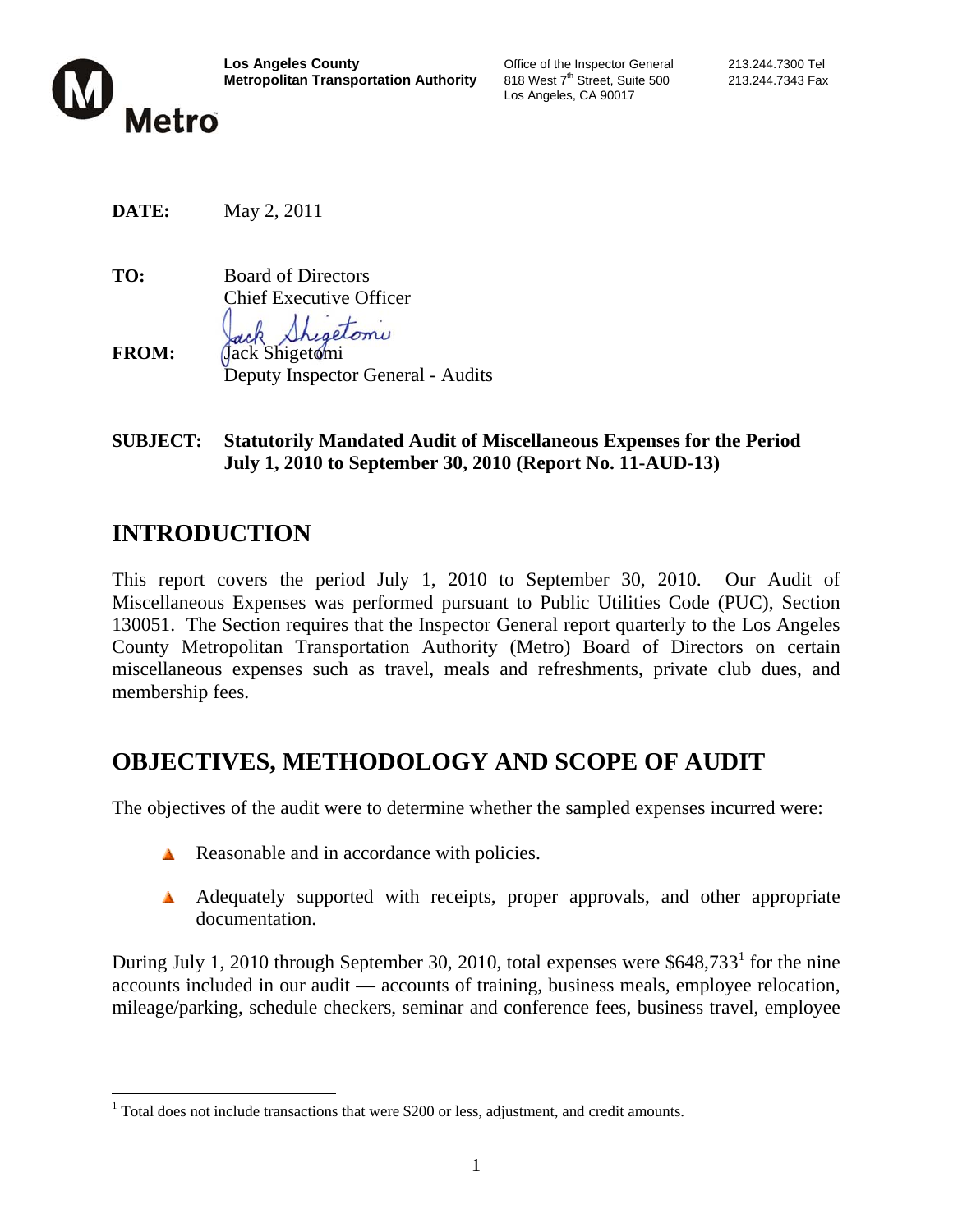#### **Statutorily Mandated Audit of Miscellaneous Expenses for the Period July 1, 2010 to September 30, 2010**

**Office of the Inspector General Report No. 11-AUD-13** 

activities, and other miscellaneous expenses. From these 9 accounts, we statistically selected 33 expenses totaling \$194,868 for our audit. The statistical procedures resulted in expenditures selected from each of the nine accounts. We tested these 33 expenses by tracing and verifying information to supporting documentation such as purchase orders, payment approval form, travel authorization form, expenses approval form, and journal entries. See Attachment A for details.

The audit was conducted in accordance with Generally Accepted Government Auditing Standards and included such tests of the procedures and records, as we considered necessary under the circumstances. During the audit, we did not test the reliability and accuracy of the Financial Information System, which processed the transactions we tested. Our conclusions based on the audit results are limited to the transactions tested during this audit.

#### **RESULTS OF AUDIT**

The expenses we audited for the period July 1, 2010 through September 30, 2010 generally complied with policies, were reasonable, and were adequately supported. The audit did not disclose any reportable conditions.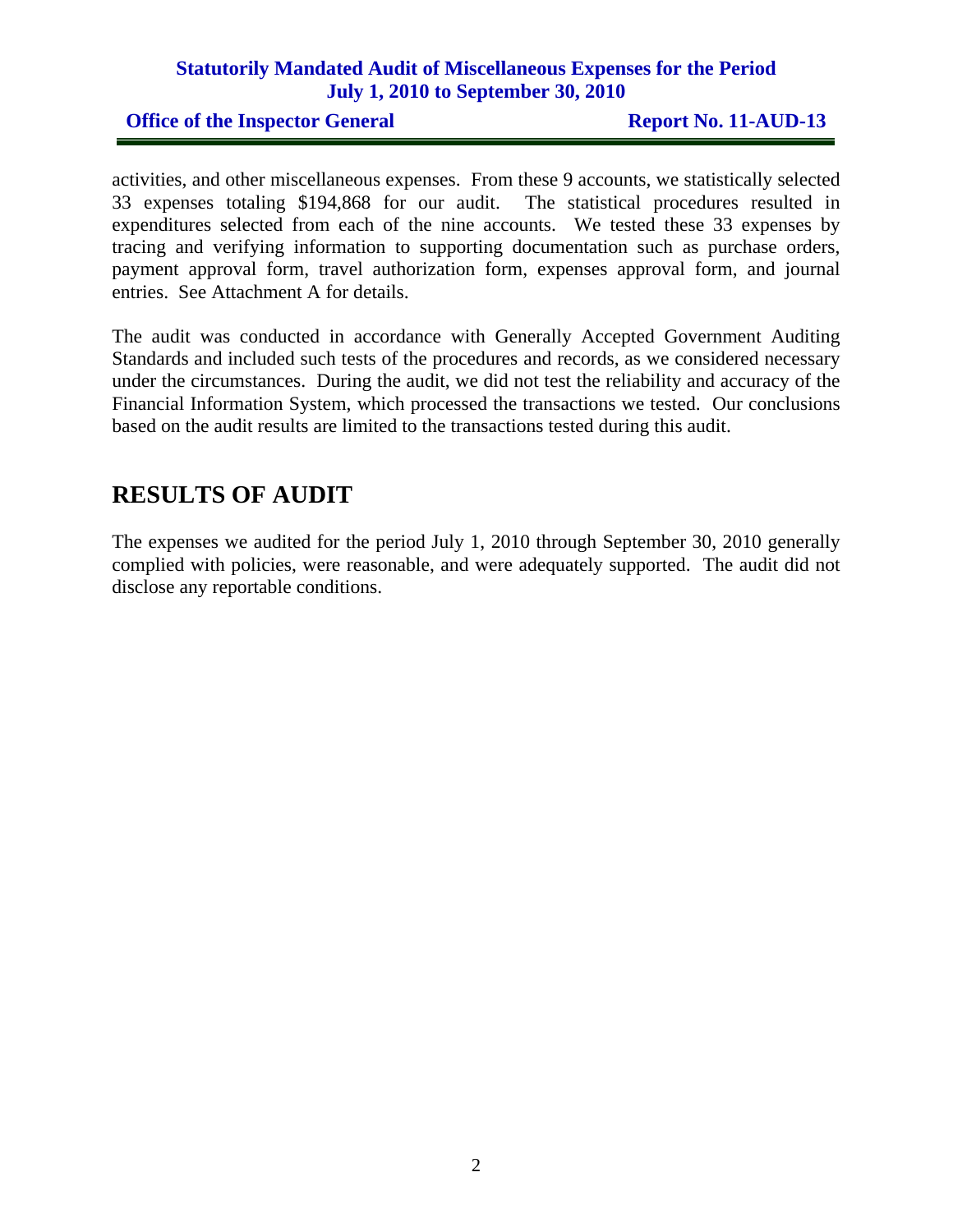|                |                                     |                               |                                | O              |
|----------------|-------------------------------------|-------------------------------|--------------------------------|----------------|
| <b>Account</b> | <b>Account Description</b>          | <b>Total</b><br><b>Amount</b> | <b>Sample</b><br><b>Amount</b> |                |
| 50213          | <b>Training Program</b>             | \$166,335                     | \$81,501                       |                |
| 50903          | <b>Business Meals</b>               | 14,848                        | 1,884                          |                |
| 50908          | <b>Employee Relocation</b>          | 20,000                        | 10,000                         |                |
| 50910          | Mileage / Parking                   | 2,951                         | 264                            |                |
| 50914          | <b>Schedule Checkers</b>            | 12,676                        | 1,066                          |                |
| 50915          | Seminar and Conference Fee          | 36,749                        | 810                            |                |
| 50917          | <b>Business Travel</b>              | 147,297                       | 11,436                         |                |
| 50930          | <b>Employee Activities</b>          | 5,120                         | 1,834                          |                |
| 50999          | <b>Other Miscellaneous Expenses</b> | 242,757                       | 86,073                         |                |
|                | <b>Totals</b>                       | \$648,733                     | <u>\$194,868</u>               |                |
|                |                                     |                               |                                | $\blacksquare$ |

#### **Summary of Expenses Audited**